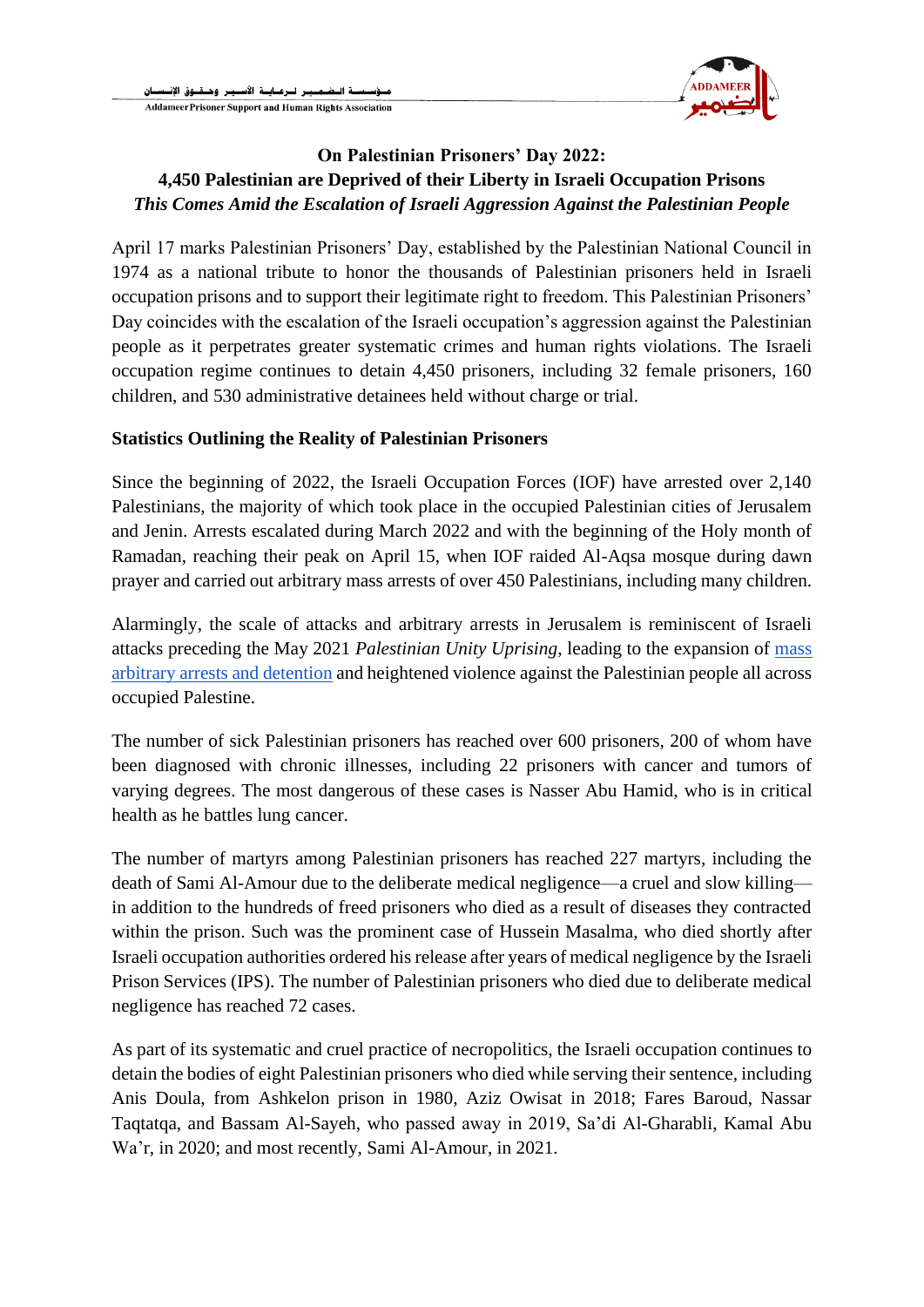

There remain 25 Palestinian prisoners who were arrested before the Oslo Accords. The oldest of them are [Karim Younis and Maher Younis,](https://www.addameer.org/news/turning-gray-israeli-prisons) who have been imprisoned since 1983, and the prisoner [Nael Barghouthi,](https://www.addameer.org/es/prisoner/4657) who is serving the longest detention period in the history of Palestinian prisoners as he enters his 42nd year in Israeli occupation prisons. Nael Barghouthi spent 34 consecutive years in prison before being freed in the 2011 prisoner exchange deal, only to be re-arrested in 2014.

There are currently eight Palestinian Legislative Council (PLC) representatives imprisoned by the Israeli occupation, among them Marwan Al-Barghouthi and Ahmad Sa'adat. In addition, Israeli occupation authorities continue to detain 11 journalists.

# **The Most Prominent Crimes and Systematic Practices Carried out by the Israeli Occupation against Palestinian Prisoners**

## **Solitary Confinement**

This year marked a significant increase in the number of Palestinian prisoners placed under solitary confinement, reaching 29 prisoners by the end of March 2022, including the six recaptured prisoners from [the 2021 Gilboa prison escape,](https://www.addameer.org/news/4495) marking the highest percentage since 2012. Among the prisoners held in solitary confinement are prisoners who suffer from severe psychological health conditions due to the systematic abuse and physical and psychological torture they've suffered over the years. The longest of the prisoners held in solitary confinement is Muhammad Khaleel from Al-Mazra'a Al-Gharbiyeh, Ramallah, who has spent over 15 years in solitary confinement.

The policy of [solitary confinement](https://www.addameer.org/publications/solitary-confinement-and-isolation) is one of the most dangerous and systematic practices that aim to upend social and organizational structures, as the prisoner is held in a cell that lacks the minimum conditions for human life, prevented from family visits, stripped of all belongings, and only allowed to go to the prison yard chained and alone. Israeli occupation authorities have historically used solitary confinement against leaders of the Palestinian Prisoners' Movement, particularly on orders issued by the Israeli intelligence. The most prominent case of solitary confinement is Mahmoud Issa, who has been held in solitary confinement for over 13 years as a punitive measure against the broader community of Palestinian prisoners.

#### **Collective Punishment**

The 2021 Gilboa Prison escape was an important symbolic and practical step in challenging the Israeli occupation regime and carceral institution. In retaliation, IPS imposed a series of penalties against the six escaped prisoners, Mahmoud and Muhammad Al-Ardah, Zakaria Al-Zubaidi, Yacob Qadri, Ayham Kammaji, and Munadil Infaat), subjecting them to physical violence and deleterious conditions, which sought to isolate them from the outside world completely. Israeli occupation authorities continue their prosecution, even though their attempt to liberate themselves does not constitute a violation of the provisions of International Humanitarian Law.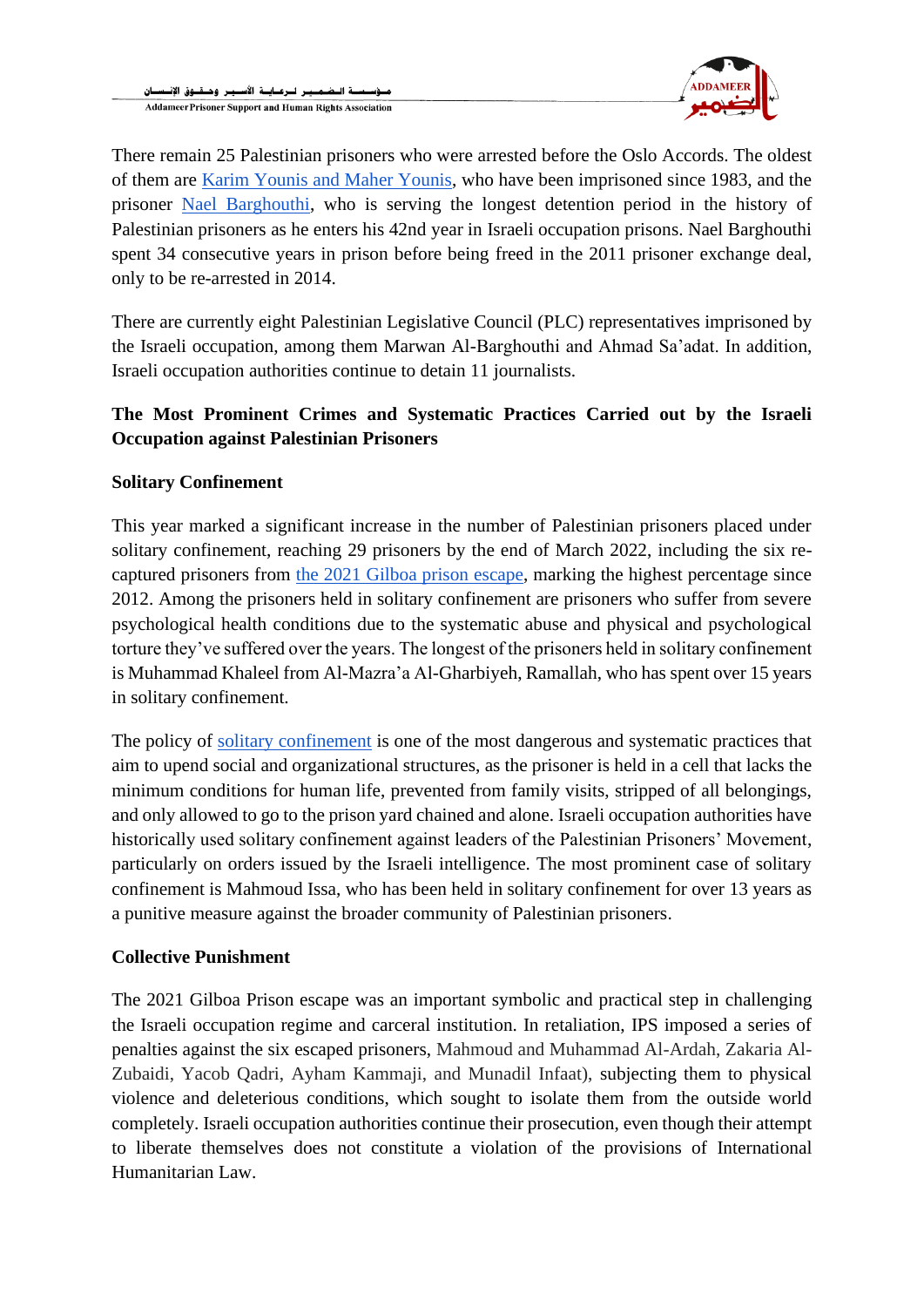

Israeli occupation authorities and IPS enacted a series of illegal [collective penalties](https://www.addameer.org/news/4505) imposed against all Palestinian prisoners following the Gilboa escape, including, *inter alia*, the lockdown of all prison sections and shutting down of the prison canteens; the complete closure of Gilboa Prison, and the forcible transfer of over 350 Palestinian prisoners to unknown locations across Israeli prisons; the large transfers of Palestinian prisoners associated with the Islamic Jihad movement, and solitary confinement of prominent political leaders; and violent raids by Israeli special forces against Palestinian prisoners in numerous prisons, most prominently [Naqab Prison.](https://www.addameer.org/news/4517)

Following this, the Palestinian Prisoners' Movement formed a "National Emergency Committee" representing every political faction, which sought to coordinate collective action and decisions undertaken between the factions. They instituted a broader program of disobedience and resistance to protest the most egregious violations enacted by IPS. This movement had escalated and waned over the past several months, reaching a climax at the beginning of February 2022 when IPS imposed a series of arbitrary restrictions to limit prisoners' access to the prisoners' yard, and the forcible transfer of all Palestinian prisoners so that no prisoner remains more than six months in the same cell, section, or even prison. This led to rounds of collective disobedience and negotiations, after which the Palestinian Prisoners' Movement announced an impending mass hunger strike alongside a set of demands. Notably, the prisoners were able to achieve their demands a day before the intended start of the mass hunger strike.

## **The Crime of Administrative Detention: Over 500 Palestinian Administrative Detainees Boycott the Israeli Military Courts**

Since the beginning of this year, Israeli occupation authorities have issued about 400 administrative detention orders, most of which were renewals of orders against existing detainees. The highest number of orders occurred in March 2022, reaching 195 administrative detention orders.

Israeli occupation authorities systematically pursue the practice of indefinite administrative detention, without charge or trial, against all facets [of Palestinian society,](https://www.addameer.org/news/4670) including students, journalists, women, children, the elderly, the sick, and the wounded. The administrative detainee is held without charges and no legal trial. [Administrative detention](https://www.addameer.org/index.php/node/4665) is ordered under the pretext of a "secret file" that neither the detainee nor their lawyer has access to.

Instead, the Israeli military commander issues an administrative detention order and is subjected to a judicial review before the military court in closed hearings lacking any fair trial guarantees. Most administrative detention orders are either approved or slightly reduced in duration. The Israeli military judicial system plays an integral role in facilitating the expansion of administrative detention and, more broadly, in sustaining and feeding the establishment of a comprehensive Israeli apartheid apparatus over the occupied territories.